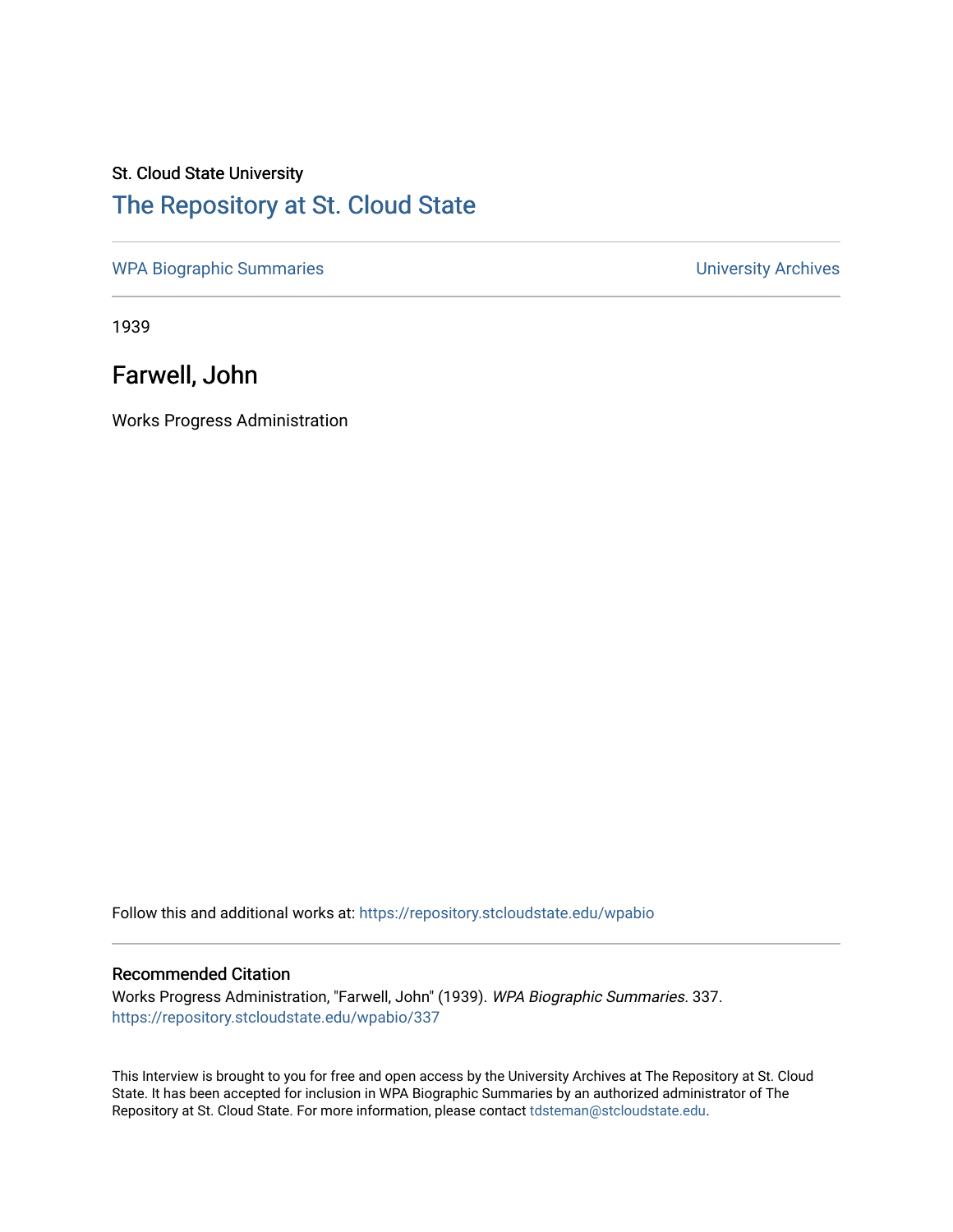$M^{\frac{m}{2}}\frac{m}{\sqrt{2}}\to -\infty$ 

### **FARWELL, JOHN <b>File No.**  $B - 353$

 $\frac{1}{\sqrt{2\pi}}\int_{0}^{\frac{\pi}{2}}\frac{1}{\sqrt{2\pi}}\int_{0}^{\frac{\pi}{2}}\frac{1}{\sqrt{2\pi}}\int_{0}^{\frac{\pi}{2}}\frac{1}{\sqrt{2\pi}}\int_{0}^{\frac{\pi}{2}}\frac{1}{\sqrt{2\pi}}\int_{0}^{\frac{\pi}{2}}\frac{1}{\sqrt{2\pi}}\int_{0}^{\frac{\pi}{2}}\frac{1}{\sqrt{2\pi}}\int_{0}^{\frac{\pi}{2}}\frac{1}{\sqrt{2\pi}}\int_{0}^{\frac{\pi}{2}}\frac{1}{\sqrt{2\pi}}\int_{0}^{\frac$ 

John Farwell settled in Clearwater in 1854, and had an interest in the townsite, but in 1856 came to Maine Prairie and took a claim on the **southwest** side of Cornelian Lake. He built a home and a large barn. Mr. Farwell took an active and leading part in the town affairs and was elected to serveral town offices. He as born in Compton, Canada.

> Taken from: History of Maine Prairie Page 29 Date Copied: January 8, 1936 Copied by: Tresa Gruber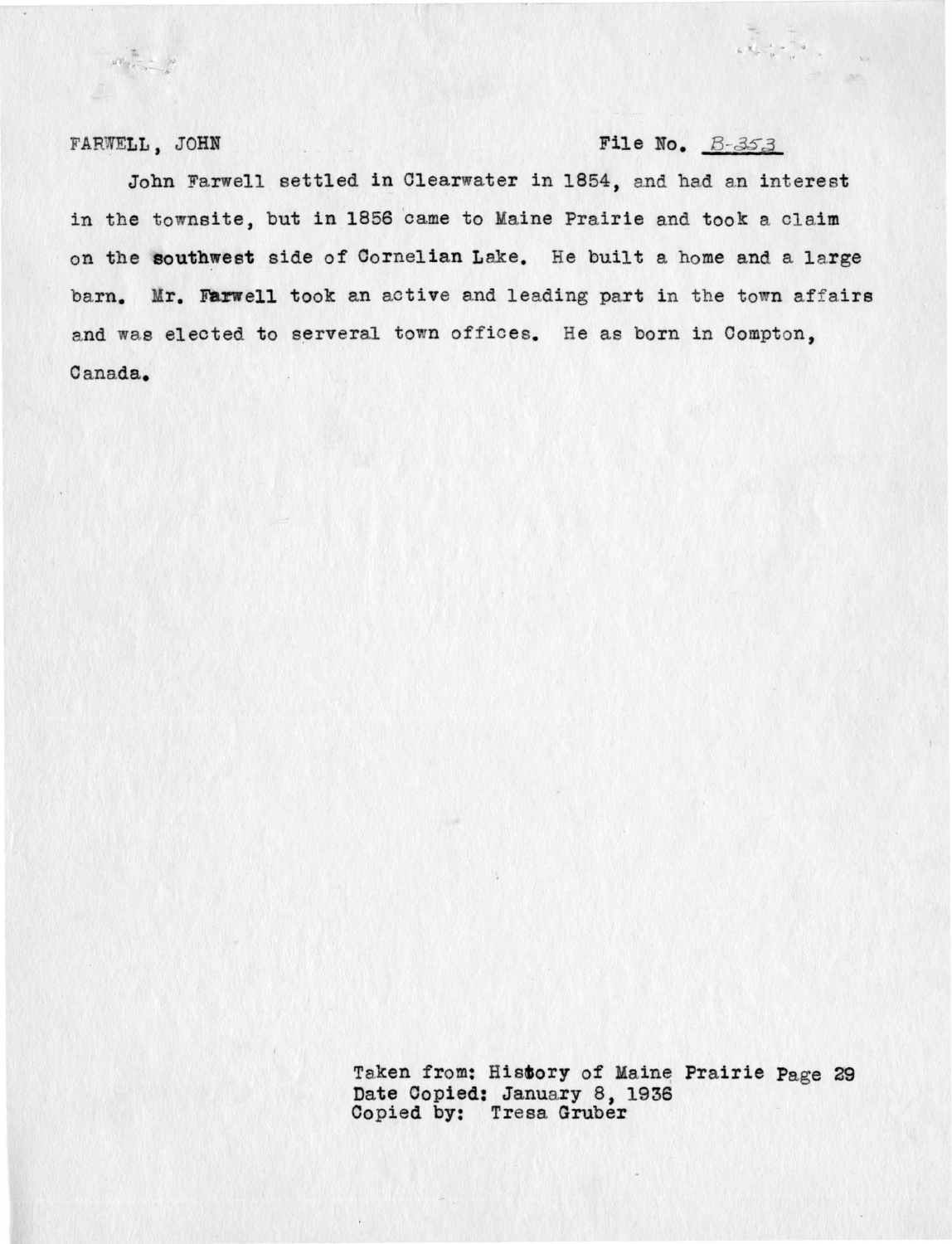Farwell, John  $\begin{array}{c} \mathbb{P} & \mathbb{P} & \mathbb{R} & \mathbb{R} \\ \mathbb{P} & \mathbb{P} & \mathbb{Q} & \mathbb{Q} \end{array}$ TAKEN FROM THE CENSUS RECORDS OF 1860 Enumerated on July 17, 1860 -- By C. Grandelmeyer Post Office -- Marysville Page No. 97

| John Farwell | Age 37 |
|--------------|--------|
| Sex          | Male   |
| Occupation   | Farmer |
| Born         | Canada |